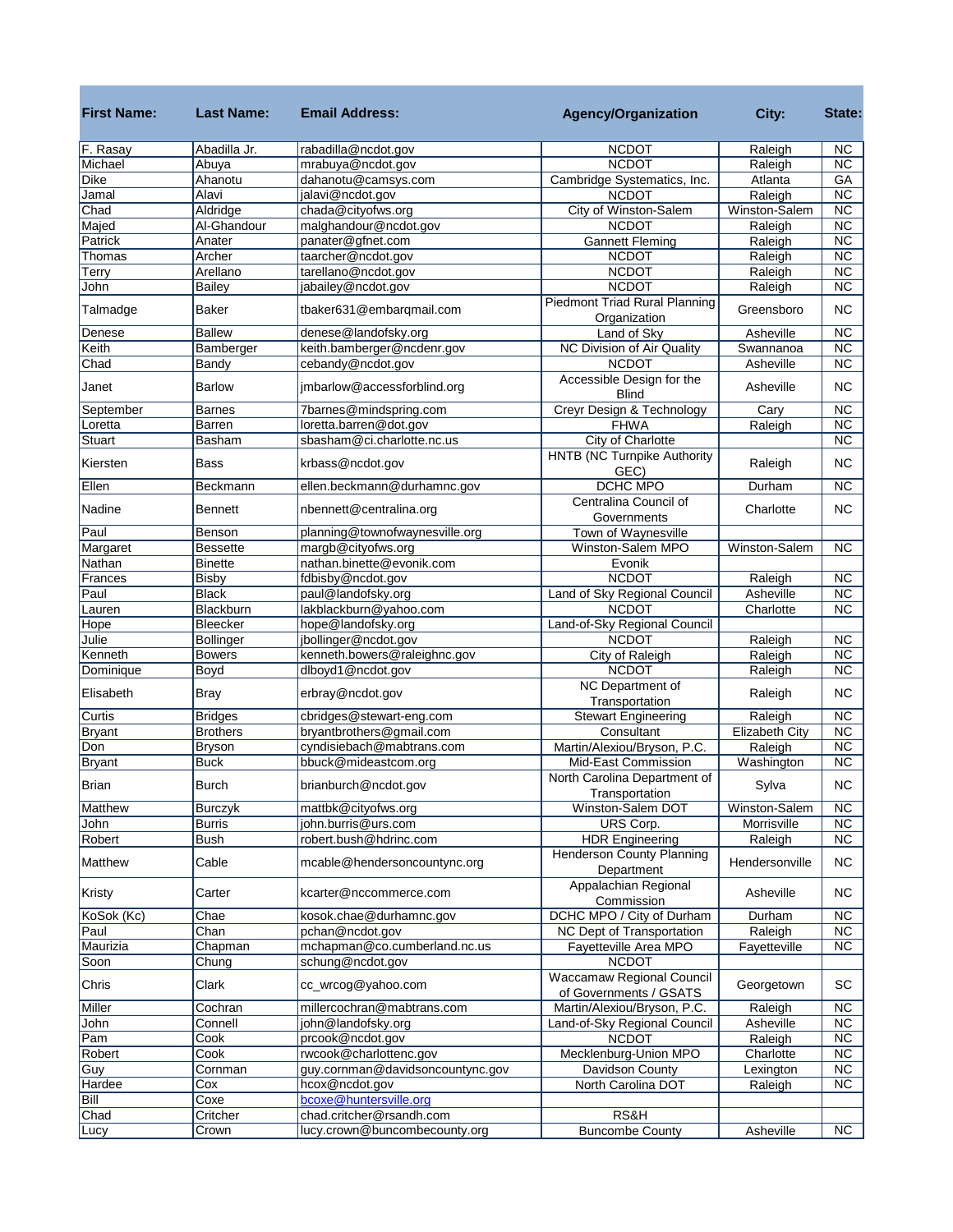| Reuben           | Crummy              | rcrummy@ncdot.gov                                     | North Carolina Department of<br>Transportation            |                        | <b>NC</b>                           |
|------------------|---------------------|-------------------------------------------------------|-----------------------------------------------------------|------------------------|-------------------------------------|
| Connie           | Curtis              | conniec@cityofws.org                                  | City of Winston-Salem                                     | Winston-Salem          | <b>NC</b>                           |
|                  |                     |                                                       | Federal Highway                                           |                        |                                     |
| Unwanna          | Dabney              | unwanna.dabney@dot.gov                                | Administration                                            | Raleigh                | <b>NC</b>                           |
| Russell          | Dalton              | russell.dalton@apexnc.org                             | Town of Apex                                              | Apex                   | $\overline{\text{NC}}$<br><b>NC</b> |
| Edward<br>Gerald | Dancausse<br>Daniel | edward.dancausse@dot.gov                              | <b>FHWA NC Division</b><br><b>NC CAMPO</b>                | Raleigh                |                                     |
| <b>Beverly</b>   | Davis               | gerald.daniel@campo-nc.us<br>beverly.davis@rsandh.com | RS&H                                                      |                        |                                     |
| Caylyn           | Dawsey              | caylyn@moonray.net                                    | MoonRay                                                   |                        | <b>NC</b>                           |
|                  |                     |                                                       | <b>Piedmont Triad Regional</b>                            |                        |                                     |
| Jesse            | Day                 | jday@ptrc.org                                         | Council / RPO                                             | Greensboro             | <b>NC</b>                           |
| Ivo              | Dernev              | isdernev@ncdot.gov                                    | <b>NCDOT</b>                                              |                        |                                     |
| Linda            | Dosse               | ldosse@ncdot.gov                                      | <b>NCDOT</b>                                              | Raleigh                | <b>NC</b>                           |
| Vicki            | Eastland            | vicki.eastland@landofsky.org                          | Land of Sky Regional Council                              | Asheville              | $\overline{\text{NC}}$              |
| Mark             | Eatman              | mreatman@ncdot.gov                                    | <b>NCDOT</b>                                              | Raleigh                | $\overline{\text{NC}}$              |
| Ryan             | Eckenrode           | ryan.eckenrode@aecom.com                              | <b>AECOM</b>                                              | Greenville             | $\overline{SC}$                     |
| Kevin            | Edwards             | kevine@cityofws.org                                   | Winston-Salem Urban Area<br><b>MPO</b>                    | Winston-Salem          | <b>NC</b>                           |
| Theresa          | Ellerby             | tellerby@ncdot.gov                                    | <b>NCDOT</b>                                              | Raleigh                | <b>NC</b>                           |
| Greg             | Errett              | grege@cityofws.org                                    | City of Winston-Salem DOT                                 | Winston-Salem          | $\overline{NC}$                     |
| Anne             | Eshleman            | anneeshleman@altaplanning.com                         | Alta Planning + Design                                    | Durham                 | $\overline{\text{NC}}$              |
| <b>Blake</b>     | Esselstyn           | besselstyn@ashevillenc.gov                            | City of Asheville                                         |                        | $\overline{NC}$                     |
| Cheryl           | Evans               | cevans@ncdot.gov                                      | <b>NCDOT</b>                                              | Garner                 | $\overline{\text{NC}}$              |
| Sara             | Familian            | sfamilian@charlottenc.gov                             | Charlotte NC Gov                                          |                        |                                     |
| David            | Fields              | dfields@nelsonnygaard.com                             | Nelson\Nygaard Consulting<br>Associates                   | New York               | <b>NY</b>                           |
| Adam             | Fischer             | adam.fischer@greensboro-nc.gov                        | City of Greensboro                                        | Greensboro             | <b>NC</b>                           |
| John             | Flaherty            | jflaherty@ncdot.gov                                   | <b>NCDOT</b>                                              | Charlotte              | $\overline{\text{NC}}$              |
| Allison          | Fluitt              | allison.fluitt@kimley-horn.com                        | Kimley-Horn Associates                                    |                        |                                     |
| Tristram         | Ford                | tbford@ncdot.gov                                      | <b>NCDOT</b>                                              | Raleigh 27699-<br>1598 | <b>NC</b>                           |
| Colista          | Freeman             | cfreeman@mulkeyinc.com                                | Mulkey Engineers &<br>Consultants                         | Cary                   | <b>NC</b>                           |
| Mark             | Freeman             | mark.freeman@hatchmott.com                            | Hatch Mott MacDonald                                      |                        |                                     |
| Joe              | Frey                | ifrey@ci.charlotte.nc.us                              | City of Charlotte                                         |                        | <b>NC</b>                           |
| Rhett            | Fussell             | fussell@pbworld.com                                   | Parsons Brinckerhoff                                      | Raleigh                | $\overline{\text{NC}}$              |
| Tim              | Gardiner            | tim.gardiner@wakegov.com                              | <b>Wake County</b>                                        | Raleigh                | $\overline{\text{NC}}$              |
| Joseph           | Geigle              | joseph.geigle@dot.gov                                 | <b>FHWA</b>                                               | Raleigh                | $\overline{\text{NC}}$              |
| Carl             | Gibilaro            | carl.gibilaro@atkinsglobal.com                        | Atkins                                                    | Charlotte              | <b>NC</b>                           |
| Gina             | Gilgo               | ggilgo@mulkeyinc.com                                  | <b>Mulkey Engineers &amp;</b><br>Consultants              | Charlotte              | <b>NC</b>                           |
| Linda            | Giltz               | lindag@landofsky.org                                  | Land-of-Sky Regional Council                              | Asheville              | <b>NC</b>                           |
| Scott            | Godefroy            | sgodefroy@greenvillenc.gov                            | City of Greenville                                        | Greenville             | $\overline{\text{NC}}$              |
| Eric             | Gorman              | gorman@pbworld.com                                    | Parsons Brinckerhoff                                      | Charlotte              | $\overline{\text{NC}}$              |
|                  | Graham              | hankg@cityofgastonia.com                              | <b>GUAMPO</b>                                             |                        |                                     |
| James<br>Sarah   | Graham              | sgraham@regiona.org                                   |                                                           | Sylva                  | <b>NC</b>                           |
| Craig            | Gresham             | craig@clearboxforecast.com                            | Southwestern Commission<br><b>Clearbox Forecast Group</b> |                        | <b>NC</b>                           |
| Nat              | Grier               | natgrier@mabtrans.com                                 | Martin/Alexiou/Bryson, P.C.                               | Cary<br>Raleigh        | NC                                  |
| Andy             | Grzymski            | agrzymski@charlottenc.gov                             | Charlotte Department of                                   | Charlotte              | <b>NC</b>                           |
| Jill             | Gurak               | jill.gurak@atkinsglobal.com                           | Transportation<br>Atkins                                  | Raleigh                | NC                                  |
| Fredrick         | Haith               | fredrickh@cityofws.org                                | City of Winston-Salem                                     | Winston-Salem          | <b>NC</b>                           |
| Scott            | Hammerbacher        | shammerbacher@franklincountync.us                     | <b>Franklin County</b>                                    | Louisburg              | <b>NC</b>                           |
| Cheryl           | Hannah              | cwhannah@ncdot.gov                                    | <b>NCDOT</b>                                              | Raleigh<br>27699-1553  | <b>NC</b>                           |
| <b>Bjorn</b>     | Hansen              | bhansen@centralina.org                                | Lake Norman RPO                                           | Charlotte              | <b>NC</b>                           |
| Vagn             | Hansen              | vagnhansen79@gmail.com                                | Benchmark CMR, Inc.                                       | Kannapolis             | $\overline{\text{NC}}$              |
| Patrick          | Harper              | patrick@landofsky.org                                 | Land-of-Sky Regional Council                              |                        |                                     |
| Adrienne         | Harrington          | adrienne.harrington@wilmingtonnc.gov                  | City of Wilmington                                        | Wilmington             | <b>NC</b>                           |
| Jennifer         | <b>Harris</b>       | jhharris1@ncdot.gov                                   | NCDOT - Turnpike Authority                                | Raleigh                | $\overline{\text{NC}}$              |
| Teresa           | Hart                | tahart@ncdot.gov                                      | <b>NCDOT</b>                                              | raleigh                | <b>NC</b>                           |
| Matt             | Hayes               | matthayes@altaplanning.com                            | Alta Planning + Design                                    | Durham                 | $\overline{\text{NC}}$              |
| $\overline{AI}$  | Heggins             | al.heggins@highpointnc.gov                            | City of High Point                                        | <b>High Point</b>      | <b>NC</b>                           |
| Roger            | Henderson           | rhenderson@planningcommunities.com                    | <b>Planning Communities</b>                               |                        |                                     |
| Andy             | Henry               | andrew.henry@durhamnc.gov                             | Durham-Chapel Hill-Carrboro<br><b>MPO</b>                 | Durham                 | <b>NC</b>                           |
| Aaron            | Heustess            | aaron.heustess@kimley-horn.com                        | Kimley-Horn and Associates,<br>Inc.                       | Cary                   | NC.                                 |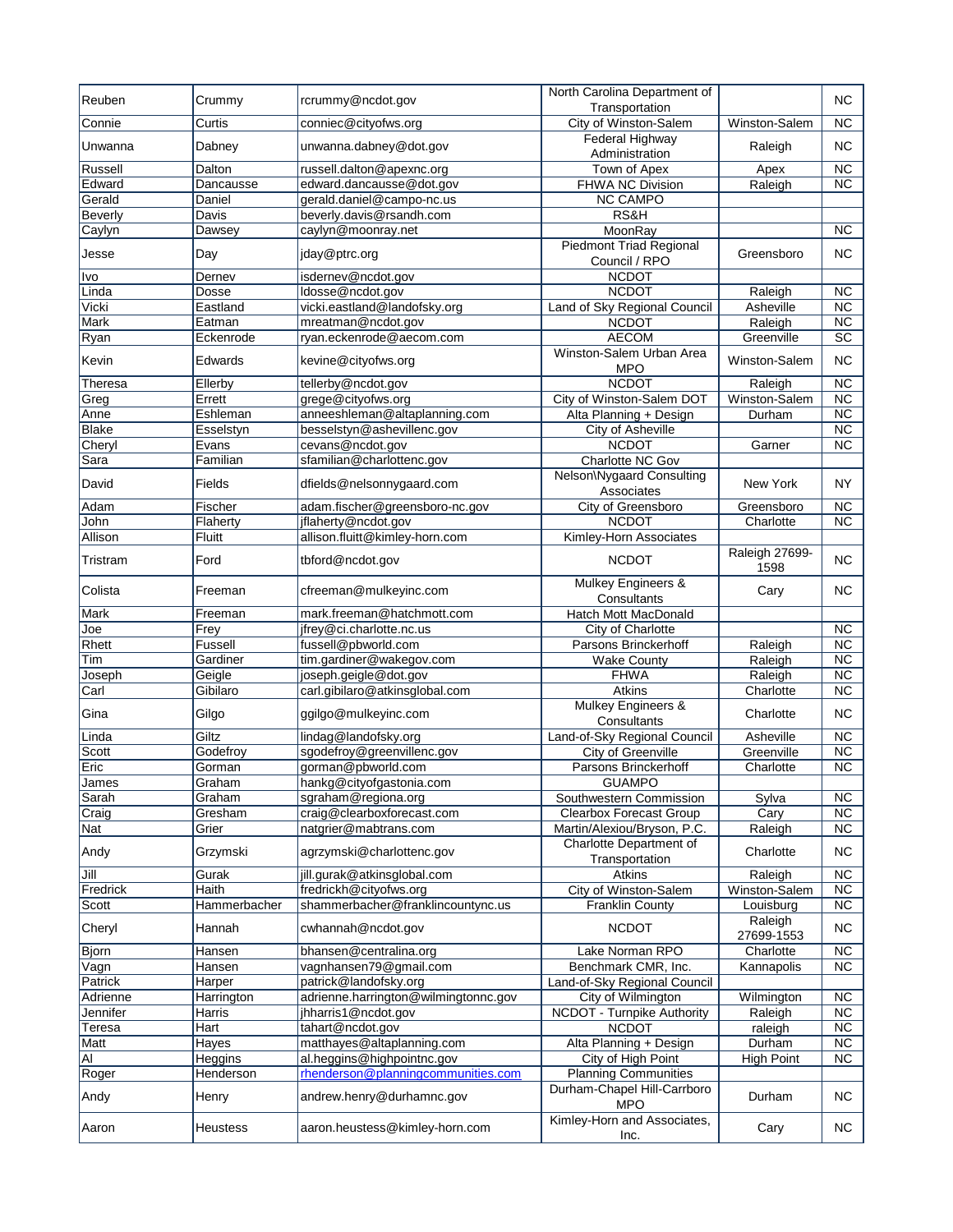| John         | Hodges-Copple      | johnhc@tjcog.org                 | Triangle Area RPO                                                 | Research<br><b>Triangle Park</b> | <b>NC</b>              |
|--------------|--------------------|----------------------------------|-------------------------------------------------------------------|----------------------------------|------------------------|
| Peggy        | Holland            | peggy.holland@greensboro-nc.gov  | Greensboro DOT/MPO                                                | Greensboro                       | <b>NC</b>              |
| Elizabeth    | Honeycutt          | ehoneycutt@ncdot.gov             | <b>NCDOT</b>                                                      | Garner                           | <b>NC</b>              |
| Joseph       | Hopkins            | jhopkins@ncdot.gov               | <b>NCDOT</b>                                                      | Durham                           | $\overline{\text{NC}}$ |
| Nancy        | Horne              | nhorne@ncdot.gov                 | NC Depratment of<br>Transportation                                | Raleigh                          | <b>NC</b>              |
| Reed         | Huegerich          | reed.huegerich@apexnc.org        | Town of Apex                                                      | Apex                             | $\overline{\text{NC}}$ |
| Craig        | Hughes             | chughes@regiond.org              | <b>High Country RPO</b>                                           | Boone                            | $\overline{\text{NC}}$ |
| Marc         | Hunt               | marchunt@avlcouncil.com          | <b>City of Asheville</b>                                          | Asheville                        | $\overline{\text{NC}}$ |
| Paige        | Hunter             | phunter@hntb.com                 | <b>HNTB Corporation</b>                                           | Charlotte                        | <b>NC</b>              |
| David        | Hyder              | david.hyder@highpointnc.gov      | <b>High Point MPO</b>                                             | <b>High Point</b>                | $\overline{\text{NC}}$ |
| Myra         | Immings            | myra.immings@dot.gov             | <b>Federal Transit Administration</b>                             | Atlanta                          | GA                     |
| Montell      | Irvin, P. E., Ptoe | jjenkins@rameykemp.com           | Ramey Kemp & Associates,<br>Inc.                                  | Raleigh                          | <b>NC</b>              |
| David        | Jackson            | diackson@camsys.com              | <b>Cambridge Systematics</b>                                      | Bethesda                         | <b>MD</b>              |
| Kristy       | Jackson            | knjackso@ncsu.edu                | <b>ITRE - NC State University</b>                                 | Raleigh                          | <b>NC</b>              |
| Reza         | Jafari             | reza_jafari@rstsinc.com          | Road Safety and<br>Transportation Solutions, Inc.<br>(RSTS, Inc.) | Cary                             | ΝC                     |
| Edison       | Johnson            | edison.johnson@campo-nc.us       | <b>NC Capital Area MPO</b>                                        | Raleigh                          | $\overline{\text{NC}}$ |
| Ashley       | Kaade              | akaade@townofmorrisville.org     | Town of Morrisville                                               | Morrisville                      | <b>NC</b>              |
| Mustansir    | Kadibhai           | mkadibhai@ncdot.gov              | North Carolina Department of<br>Transportation                    | Raleigh                          | <b>NC</b>              |
| Eric         | Keravuori          | ekeravuori@wakeforestnc.gov      | Town of Wake Forest                                               | <b>Wake Forest</b>               | <b>NC</b>              |
| Will         | Kerr               | wkerr@moffattnichol.com          | Moffatt & Nichol                                                  | Raleigh                          | $\overline{\text{NC}}$ |
| Tae-Gyu      | Kim                | tae-gyukim@ncdot.gov             | North Carolina Department of<br>Transportation                    | Raleigh                          | <b>NC</b>              |
| Joshua       | King               | jking@regionc.org                | <b>Isothermal RPO</b>                                             |                                  |                        |
| John         | Kirby              | jkirby@ncdot.gov                 | North Carolina Department of<br>Transportation                    | Raleigh                          | <b>NC</b>              |
| Mike         | Kozlosky           | mike.kozlosky@wilmingtonnc.gov   | <b>Wilmington MPO</b>                                             | Wilmington                       | <b>NC</b>              |
| <b>Brock</b> | Laforty            | brock.laforty@stvinc.com         | <b>STV INCORPORATED</b>                                           | Charlotte                        | <b>NC</b>              |
| Eric         | Lamb               | willa.brandon@raleighnc.gov      | City of Raleigh                                                   | Raleigh                          | $\overline{\text{NC}}$ |
| Steven       | Lambert            | slambert@albemarlecommission.org | Albemarle RPO                                                     | Hertford                         | $\overline{\text{NC}}$ |
| Leigh        | Lane               | lblane@ncsu.edu                  | North Carolina State University                                   | Raleigh                          | <b>NC</b>              |
| Scott        | Lane               | scott.lane@stantec.com           | <b>Stantec Consulting Services</b><br>Inc.                        | Raleigh                          | ΝC                     |
| Kelly        | Larkins            | kellylarkins@gmail.com           | Greensboro Urban Area MPO                                         |                                  | $\overline{\text{NC}}$ |
| Shannon      | Lasater            | sllasater@ncdot.gov              | <b>NCDOT</b>                                                      | Raleigh                          | <b>NC</b>              |
| Richard      | Laxata             |                                  |                                                                   |                                  |                        |
| Bob          | League             | bob.league@rockymountnc.gov      | City of Rocky Mount                                               | Rocky Mount                      | <b>NC</b>              |
| Sarah        | Lee                | selee@ncdot.gov                  | <b>NCDOT</b>                                                      |                                  |                        |
| Will         | Letchworth         | <u>ietchworth @camsmith.com</u>  | <b>CDM Smith</b>                                                  |                                  |                        |
| Keith        | Lewis              | keithlewis@mabtrans.com          | Martin/Alexiou/Bryson, P.C.                                       |                                  |                        |
| William      | Linville           | wlinville@co.cumberland.nc.us    | Fayetteville Area Metropolitan<br><b>Planning Organization</b>    | Fayetteville                     | <b>NC</b>              |
| Hong         | Lu                 | hlu@ncdot.gov                    | <b>Transportation Planning</b><br><b>Branch</b>                   | Raleigh                          | NC                     |
| Katina       | Lucas              | ktlucas@ncdot.gov                | <b>NCDOT</b>                                                      |                                  |                        |
| Chris        | Lukasina           | chris.lukasina@campo-nc.us       | Capital Area MPO                                                  | Raleigh                          | <b>NC</b>              |
| Bill         | Marley             | bill.marley@dot.gov              | Federal Highway<br>Administration                                 |                                  |                        |
| HaTravis     | Marshall           | tmarshall@ncdot.gov              | <b>NCDOT</b>                                                      | Raleigh                          | <b>NC</b>              |
| John         | Marshall           | john.marshall@wpcog.org          | WPCOG/GHMPO/Unifour<br><b>RPO</b>                                 | Hickory                          | <b>NC</b>              |
| Julie        | Mayfield           | julie@wnca.org                   | Western North Carolina<br>Alliance                                | Asheville                        | <b>NC</b>              |
| Aileen       | Mayhew             | pbest@mbakercorp.com             | Michael Baker Engineering,<br>Inc.                                | Cary                             | <b>NC</b>              |
| <b>Bobby</b> | <b>McCormick</b>   | bmccormick@co.cumberland.nc.us   | Fayetteville Area MPO                                             |                                  |                        |
| Craig        | McKinney           | craig.mckinney@greensboro-nc.gov | Greensboro DOT/MPO                                                | Greensboro                       | NC                     |
| Adrienne     | McTigue            | amctigue@ci.jacksonville.nc.us   | Jacksonville MPO                                                  | Jacksonville                     | <b>NC</b>              |
| Barb         | Mee                | bmee@ashevillenc.gov             | <b>City of Asheville</b>                                          | Asheville                        | <b>NC</b>              |
| Brendan      | Merithew           | bwmerithew@ncdot.gov             | <b>NCDOT</b>                                                      |                                  |                        |
|              |                    |                                  |                                                                   |                                  |                        |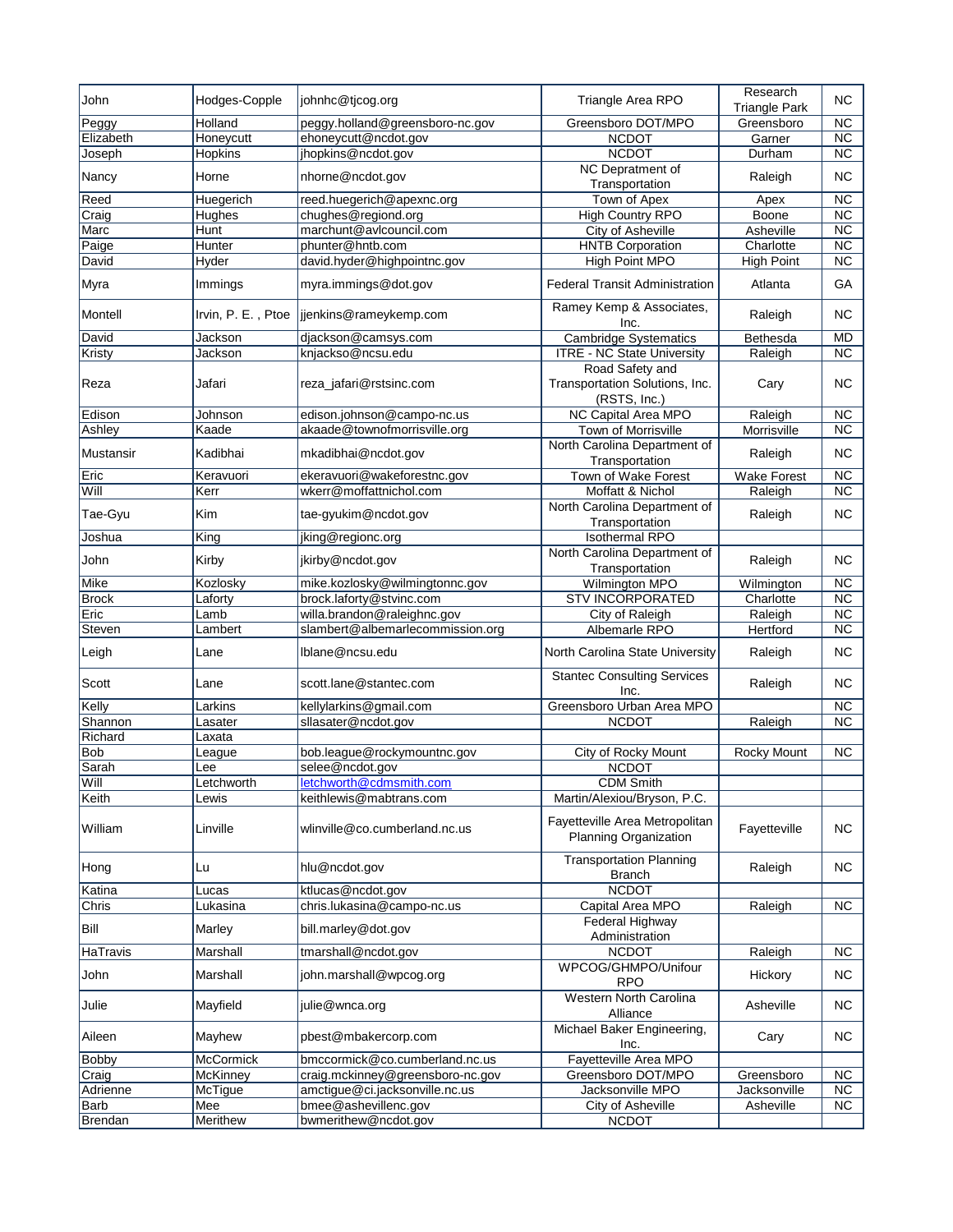| Tyler             | Meyer           | tyler.meyer@greensboro-nc.gov       | Greensboro MPO                                 | Greensboro, NC<br>27402-3136 | <b>NC</b>              |
|-------------------|-----------------|-------------------------------------|------------------------------------------------|------------------------------|------------------------|
| Dan               | Mikkelson       | dmikk@salisburync.gov               | City of Salisbury                              | Salisbury                    | <b>NC</b>              |
| Wendy             | Miller          | wendym@cityofws.org                 | Winston-Salem MPO                              | Winston-Salem                | <b>NC</b>              |
| Joseph            | Minicozzi       | joe@urban-three.com                 | Urban3, LLC                                    | Asheville                    | $\overline{NC}$        |
| Roberto           | Miquel          | miquelro@cdmsmith.com               | <b>CDM Smith</b>                               | Raleigh                      | $\overline{\text{NC}}$ |
| Jamie             | Moore           | jvmoore@ncdot.gov                   | NC Department of<br>Transportation             | Raleigh                      | <b>NC</b>              |
| Jason             | Moore           | ajmoore@ncdot.gov                   | <b>NCDOT</b>                                   | Raleigh                      | $\overline{\text{NC}}$ |
| Reuben            | Moore           | reubenmoore@ncdot.gov               | <b>NCDOT</b>                                   | Sylva                        | $\overline{\text{NC}}$ |
| Paul              | Morris          | pfmorris@ncdot.gov                  | <b>NCDOT</b>                                   |                              | $\overline{\text{NC}}$ |
| Kerry             | Morrow          | kmorrow@ncdot.gov                   | <b>NCDOT</b>                                   | Raleigh                      | $\overline{\text{NC}}$ |
| Carlos            | Moya-Astudillo  | cemoya@ncdot.gov                    | NCDOT / TPB                                    | Raleigh, NC.<br>27601        | <b>NC</b>              |
| Richard           | <b>Mullinax</b> | remullinax@ncdot.gov                | NC Department of<br>Transportation             | Raleigh                      | <b>NC</b>              |
| Leza              | Mundt           | lwmundt@ncdot.gov                   | <b>NCDOT</b>                                   | Raleigh                      | $\overline{\text{NC}}$ |
| Natalie           | Murdock         | natalie@landofsky.org               | Land-of-Sky RPO                                | Asheville                    | $\overline{\text{NC}}$ |
| Sreekanth (Sunny) | Nandagiri       | sreekanth.nandagiri@aecom.com       | <b>AECOM</b>                                   | Raleigh                      | $\overline{NC}$        |
|                   | Newcomb         |                                     | City of Winston-Salem                          | Winston-Salem                | <b>NC</b>              |
| Ryan              |                 | ryancn@cityofws.org                 |                                                |                              |                        |
| Tracy             | Newsome         | tnewsome@charlottenc.gov            | Charlotte Department of<br>Transportation      | Charlotte                    | <b>NC</b>              |
| Linh              | Nguyen          | Inguyen@ncdot.gov                   | <b>TPB</b>                                     | Raleigh                      | $\overline{NC}$        |
| Lauren            | <b>Nicholls</b> | Imnicholls@ncdot.gov                | <b>NCDOT</b>                                   | Raleigh                      | $\overline{\text{NC}}$ |
| Priya             | Nimbole         | priyanimbole@gmail.com              | <b>NCDOT</b>                                   | Raleigh                      | $\overline{\text{NC}}$ |
| Claudia           | Nix             | claudianix@libertybikes.com         | <b>NC DOT Bicycle Committee</b>                | Asheville                    | $\overline{NC}$        |
| Behshad           | Norowzi         | bnorowzi@ncdot.gov                  | <b>NCDOT</b>                                   | Raleigh                      | <b>NC</b>              |
| Justin            | Oakes           | joakes@mideastcom.org               | Mid-East Commission                            | Washington                   | $\overline{\text{NC}}$ |
| Sarah             | O'Brien         | skworth@ncsu.edu                    | <b>NCSU</b>                                    | Raleigh                      | $\overline{\text{NC}}$ |
| Kristine          | O'Connor        | kaoconnor@ncdot.gov                 | <b>NCDOT</b>                                   | Raleigh                      | $\overline{\text{NC}}$ |
| Josh              | O'Connor        | josh.oconner@buncombecounty.org     |                                                |                              |                        |
| Vincent           | Osier           | vincent.osier@census.gov            | U.S. Census Bureau                             | Rockville                    | <b>MD</b>              |
| Tim               | Padgett         | tim.padgett@kimley-horn.com         | Kimley-Horn and Associates,<br>Inc.            | Cary                         | <b>NC</b>              |
| Anil              | Panicker        | atpanicker@ncdot.gov                | North Carolina Department of<br>Transportation | Charlotte                    | <b>NC</b>              |
| stephanie         | Pankiewicz      | spankiewicz@landdesign.com          | Land Design                                    |                              |                        |
| H. Wesley         | Parham          | wesley.parham@durhamnc.gov          | City of Durham                                 | Durham                       | $\overline{\text{NC}}$ |
| Susan             | Paschal         | susan.paschal@stvinc.com            | STV/Ralph Whitehead<br>Associates              | Charlotte, NC<br>28208       | <b>NC</b>              |
| Rekha             | Patel           | rpatel@ncdot.gov                    | <b>NC Department Of</b><br>Transportation      | Raleigh                      | <b>NC</b>              |
| Jason             | Pauling         | jasonpa@cityofgastonia.com          | Gaston MPO                                     | Gastonia                     | $\overline{\text{NC}}$ |
| Jo                | Penrose         | jpenrose@greenvillenc.gov           | City of Greenville                             | Greenville                   | $\overline{\text{NC}}$ |
| <b>Neil</b>       | Perry           | nlperry@ci.fay.nc.us                | City of Fayetteville                           | Fayetteville                 | $\overline{\text{NC}}$ |
| Jake              | Petrosky        | jklausman@landdesign.com            | ∟andDesign                                     | Charlotte                    | $\overline{NC}$        |
| Nathan            | Phillips        | nathan.phillips@hatchmott.com       | <b>HMM</b>                                     |                              | $\overline{\text{NC}}$ |
| Gillian           | Phillips        | gillian.phillips@buncombecounty.org |                                                |                              |                        |
| Nicholas          | Polimeni        | npolimeni@charlottenc.gov           | Mecklenburg-Union MPO                          |                              |                        |
| Travis            | Pollack         | tpollack@gfnet.com                  | <b>Gannett Fleming</b>                         | Charlotte                    | NC                     |
| Jumetta           | Posey           | jgposey@nsolutions.org              | Neighborhood Solutions                         | <b>Winston Salem</b>         | <b>NC</b>              |
| Shelby            | Powell          | shelby.powell@campo-nc.us           | Capital Area MPO                               | Raleigh                      | $\overline{\text{NC}}$ |
| Anthony           | Prinz           | aprinz@ci.jacksonville.nc.us        | Jacksonville MPO                               | Jacksonville                 | <b>NC</b>              |
| Lynn              | Purnell         | purnell@pbworld.com                 | Parsons Brinckerhoff                           | Charlotte                    | $\overline{\text{NC}}$ |
| Rajit             | Ramkumar        | ramkumarr@cdmsmith.com              | <b>CDM Smith</b>                               | Raleigh                      | $\overline{\text{NC}}$ |
| Suraiya           | Rashid          | suraiya.rashid@wilmingtonnc.gov     | Wilmington MPO                                 | Wilmington                   | <b>NC</b>              |
| Anne              | Redmond         | aredmond@hntb.com                   | <b>HNTB</b>                                    | Raleigh                      | NC                     |
| Mike              | Reese           | mikereese@ncdot.gov                 | <b>NCDOT</b>                                   |                              |                        |
| <b>Brian</b>      | Rhodes          | brian.rhodes@durhamnc.gov           | City of Durham                                 | Durham                       | <b>NC</b>              |
| Janet             | Robertson       | janet.robertson@lumberrivercog.org  | Lumber River RPO                               | Pembroke                     | <b>NC</b>              |
| William           | Roll            | wroll@tindaleoliver.com             | Tindale-Oliver & Associates,                   | Tampa                        | FL.                    |
|                   |                 |                                     | Inc.                                           |                              |                        |
| Carrie            | Runser-Turner   | carrie@landofsky.org                | Land-of-Sky Regional Council                   | Asheville                    | $\overline{\text{NC}}$ |
| Michael           | Rutkowski       | michael.rutkowski@kimley-horn.com   | Kimley-Horn and Association                    | Cary                         | NC                     |
| Mike              | Rutkowski       | mike.rutkowski@kimley-horn.com      | Kimley-Horn and Associates                     |                              |                        |
| James             | Salmons         | jsalmons@ucprpo.org                 | Upper Coastal Plain RPO                        | Nashville                    | <b>NC</b>              |
| Derek             | Sanders         | derek@urban-three.com               | Urban Three                                    | Asheville                    | <b>NC</b>              |
| Annie             | Sarac           | annie@landofsky.org                 | Land-of-Sky Regional Council                   |                              | ${\sf NC}$             |
| Nazia             | Sarder          | nsarder@ncdot.gov                   | <b>NCDOT</b>                                   | Raleigh                      | $\overline{\text{NC}}$ |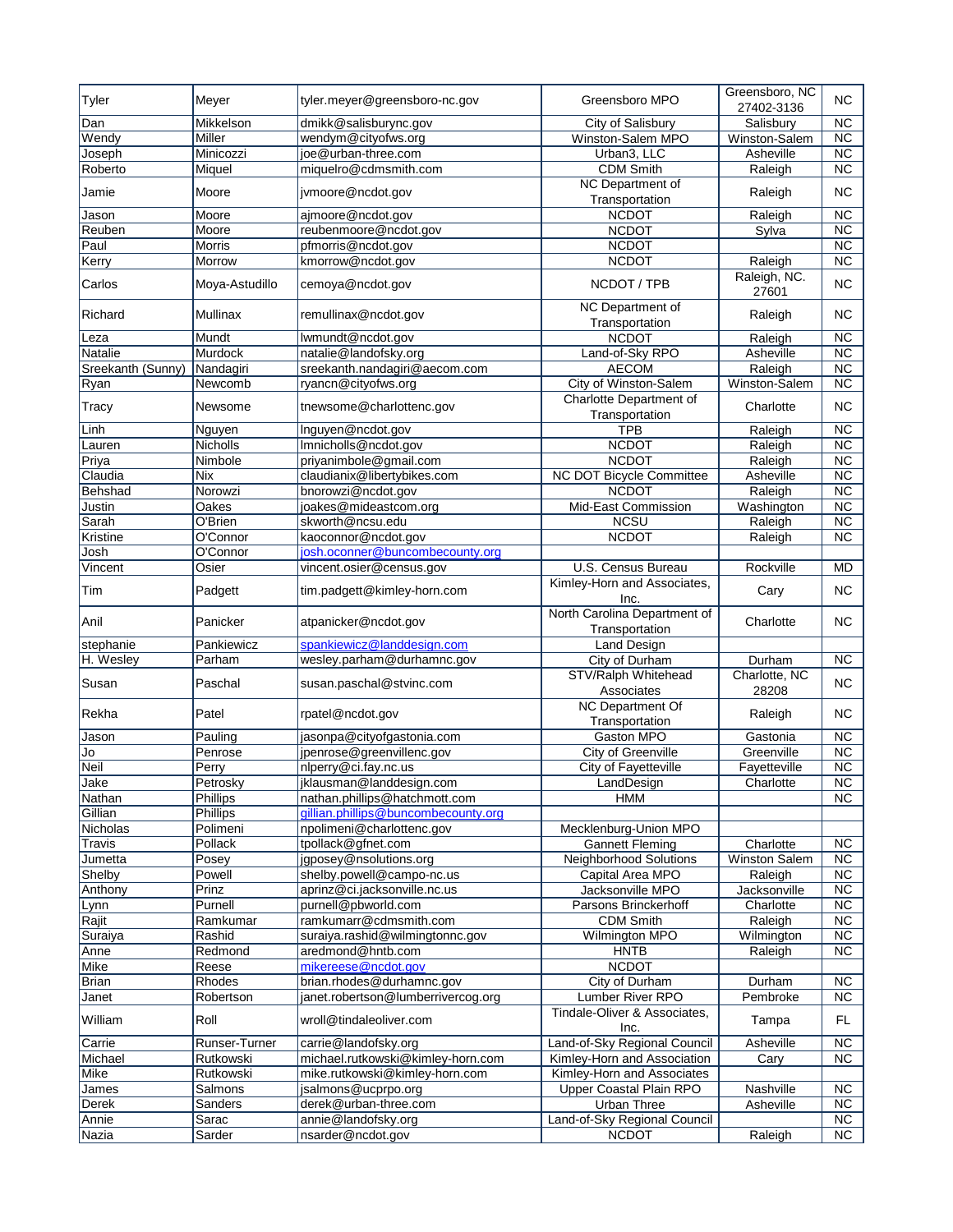| Reggie         | <b>Scales</b>     | scalesr@pbworld.com                                      | Parsons Brinckerhoff                           | Raleigh                   | <b>NC</b>              |
|----------------|-------------------|----------------------------------------------------------|------------------------------------------------|---------------------------|------------------------|
| Craig          | Scheffler         | cscheffler@hntb.com                                      |                                                |                           |                        |
|                |                   |                                                          | North carolina Department of                   |                           |                        |
| Paul           | Schroeder         | pschroeder@ncdot.gov                                     | Transportation                                 | Raleigh                   | <b>NC</b>              |
| Daniel         | <b>Sellers</b>    | dcsellers1@ncdot.gov                                     | <b>NCDOT</b>                                   | Raleigh                   | <b>NC</b>              |
| Hemal          | Shah              | hishah@ncdot.gov                                         | <b>NCDOT</b>                                   | raleigh                   | $\overline{\text{NC}}$ |
| Christy        | Shumate           | cmshumate@ncdot.gov                                      | <b>HNTB/NCTA</b>                               | Raleigh                   | $\overline{\text{NC}}$ |
| Scot           | Sibert            | scot.sibert@stvinc.com                                   | <b>STV</b> Incorporated                        | Charlotte                 | <b>NC</b>              |
| Lindsay        | Smart             | lindsaysmart@altaplanning.com                            | Alta Planning + Design                         | Durham                    | <b>NC</b>              |
| Mark           | Smith             | mgsmith@ncdot.gov                                        | <b>NC DOT</b>                                  | Raleigh                   | $\overline{\text{NC}}$ |
| Adam           | Snipes            | ajsnipes@ncdot.gov                                       | <b>NCDOT</b>                                   | Raleigh                   | $\overline{\text{NC}}$ |
| Chris          | Spencer           | chris.spencer@greensboro-nc.gov                          | City of Greensboro                             | Greensboro                | $\overline{\text{NC}}$ |
| Andrew         | <b>Spiliotis</b>  | drew.spiliotis@greensboro-nc.gov                         | Greensboro Urban Area MPO                      | Greensboro                | $\overline{\text{NC}}$ |
| Arthur         | Stadiem           | amstadiem1@ncdot.gov                                     | NCDOT - Ferry Division                         | Morehead City,<br>ΝC      | <b>NC</b>              |
| Myra           | Stafford          | myras@cityofws.org                                       | Winston-Salem Department of<br>Transportation  | Winston-Salem             | <b>NC</b>              |
| Michael        | Stanley           | mtstanley@ncdot.gov                                      | <b>NCDOT</b>                                   | Raleigh, NC<br>27699-1534 | <b>NC</b>              |
| Jill           | <b>Stark</b>      | jill.stark@dot.gov                                       | <b>FHWA</b>                                    | Raleigh                   | <b>NC</b>              |
| Jeff           | Staudinger        | jstaudinger@ashevillenc.gov                              | City of Asheville                              |                           | $\overline{\text{NC}}$ |
| Norman         | Steinman          | nsteinman@ci.charlotte.nc.us                             | Charlotte DOT                                  | Charlotte                 | $\overline{\text{NC}}$ |
| Jessica        | Stevermer         | jessica.stevermer@buncombecounty.org                     | <b>Buncombe County</b><br>Government           | Asheville                 | <b>NC</b>              |
| <b>Rob</b>     | Stone             | robstone@ncdot.gov                                       | <b>NCDOT</b>                                   | Aberdeen                  | $\overline{\text{NC}}$ |
| Robert         | Stone             |                                                          |                                                |                           |                        |
| Dana           | Stoogenke         | dstoogenke@rockyriverrpo.org                             | <b>Rocky River RPO</b>                         | Albemarle                 | <b>NC</b>              |
| Heather        | Strassberger      | hstrassberger@baltometro.org                             | <b>Baltimore Metropolitan Council</b>          | <b>Baltimore</b>          | MD                     |
| Michael        | Surasky           | msurasky@amtengineering.com                              | A. Morton Thomas and<br>Associates, Inc.       | Raleigh                   | <b>NC</b>              |
| Hemang         | Surti             | hmsurti@ncdot.gov                                        | <b>NCDOT</b>                                   | Raleigh                   | <b>NC</b>              |
| Radha          | Swayampakala      | radha.swayampakala@rsandh.com                            | RS&H                                           |                           |                        |
| Elena          | Talanker          | etalanker@ncdot.gov                                      | <b>NCDOT</b>                                   |                           |                        |
| Taruna         | <u>Tayal</u>      | tarunatayal@mabtrans.com                                 | Martin/Alexiou/Bryson, P.C.                    | Raleigh                   | <b>NC</b>              |
| <b>Brian</b>   | Taylor            | brian@landofsky.org                                      | Land-of-Sky Regional Council                   | Asheville                 | <b>NC</b>              |
| Doug           | Taylor            | bdtaylor@ncdot.gov                                       | North Carolina Department of<br>Transportation | Raleigh                   | <b>NC</b>              |
| Karen          | Taylor            | karen.taylor@urs.com                                     | <b>URS</b> Corporation                         | Morrisville               | <b>NC</b>              |
| Mark           | Teague            | mark.teague@jmteagueengineering.com                      | J. M. Teague Engineering,<br><b>PLLC</b>       | Waynesville               | <b>NC</b>              |
| Dan            | Thomas            | danthomas@ncdot.gov                                      | <b>NCDOT</b>                                   | Raleigh                   | $\overline{\text{NC}}$ |
| Harold         | Thomas            | hbthomas@ncdot.gov                                       | <b>NCDOT - Ferry Division</b>                  | Morehead City             | <b>NC</b>              |
| lona           | Thomas            | ithomas@stewart-eng.com                                  | Stewart                                        | Raleigh                   | <b>NC</b>              |
| William W.     | Thomas III        | bthomas@mbakercorp.com                                   | Michael Baker Jr., Inc.                        | Linthicum                 | <b>MD</b>              |
| John           | <b>Lippett</b>    | john.tippett@wpcog.org                                   | <b>Hickory MPO</b>                             | <b>HICKOTY</b>            | $\overline{\text{NC}}$ |
| <b>Rick</b>    | Tipton            | rtipton@ncdot.gov                                        | <b>NCDOT</b>                                   | Asheville                 | <b>NC</b>              |
|                |                   |                                                          | Division of Bicycle and                        |                           |                        |
| Kumar          | Trivedi           | katrivedi@ncdot.gov                                      | Pedestrian Transportation                      | Raleigh                   | <b>NC</b>              |
| Daniel         | Van Liere         | daniel.vanliere@nashcountync.gov                         | Upper Coastal Plain RPO                        | Nashville                 | $\overline{\text{NC}}$ |
| Phillip        | Vereen            | phillipy@cityofws.org                                    | City of Winston-Salem                          | Winston-Salem             | NC                     |
| John           | Vine-Hodge        | javinehodge@ncdot.gov                                    | <b>NCDOT</b>                                   |                           | $\overline{\text{NC}}$ |
| James          | Voso              | jbvoso@matternandcraig.com                               | Mattern & Craig                                | Asheville                 | $\overline{\text{NC}}$ |
| Kevin          | Walsh             | kwalsh@hntb.com                                          | <b>HNTB Corporation</b>                        | Charlotte                 | <b>NC</b>              |
| Scott          | Walston           | swalston@ncdot.gov                                       | NC Department of<br>Transportation             | Raleigh                   | <b>ND</b>              |
| Amy            | Ward              | amy.ward@campo-nc.us                                     | NC Capital Area MPO                            | Raleigh                   | <b>NC</b>              |
| Kyle           | Ward              | kyle.ward@campo-nc.us                                    | NC Capital Area MPO                            |                           |                        |
| David          | Wasserman         | dswasserman@ncdot.gov                                    | <b>NCDOT</b>                                   |                           |                        |
| Penelope       | Weinberger        | pweinberger@aashto.org                                   | <b>AASHTO</b>                                  | Washington                | DC                     |
| Kelly          | Wells             | kwells@ncdot.gov                                         | NC Dept of Transportation                      | Raleigh                   | <b>NC</b>              |
| <b>Brian</b>   | Wert              | brianwert@mabtrans.com                                   | Martin/Alexiou/Bryson, P.C.                    | Raleigh                   | <b>NC</b>              |
| David          | White             | david@wcca.net                                           | Apple Country Transit                          | Hendersonville            | <b>NC</b>              |
| Scottie        | Wilkins           | swilkins@cityofcreedmoor.org                             | City of Creedmoor                              | Creedmoor                 | $\overline{\text{NC}}$ |
| Diane          | Wilson            | diane.wilson@ci.raleigh.nc.us                            | CAPITAL AREA MPO                               | Raleigh                   | <b>NC</b>              |
| Joe            | Wilson            | wilsonj@concordnc.gov                                    | City of Concord                                | Concord                   | $\overline{\text{NC}}$ |
|                |                   |                                                          | North Carolina Capital Area                    |                           |                        |
| Kenneth<br>Tim | Withrow<br>Witsil | kenneth.withrow@campo-nc.us<br>timothy.witsil@rsandh.com | <b>MPO</b><br>RS&H                             | Raleigh<br>Tampa          | <b>NC</b><br>FL        |
|                |                   |                                                          |                                                |                           |                        |